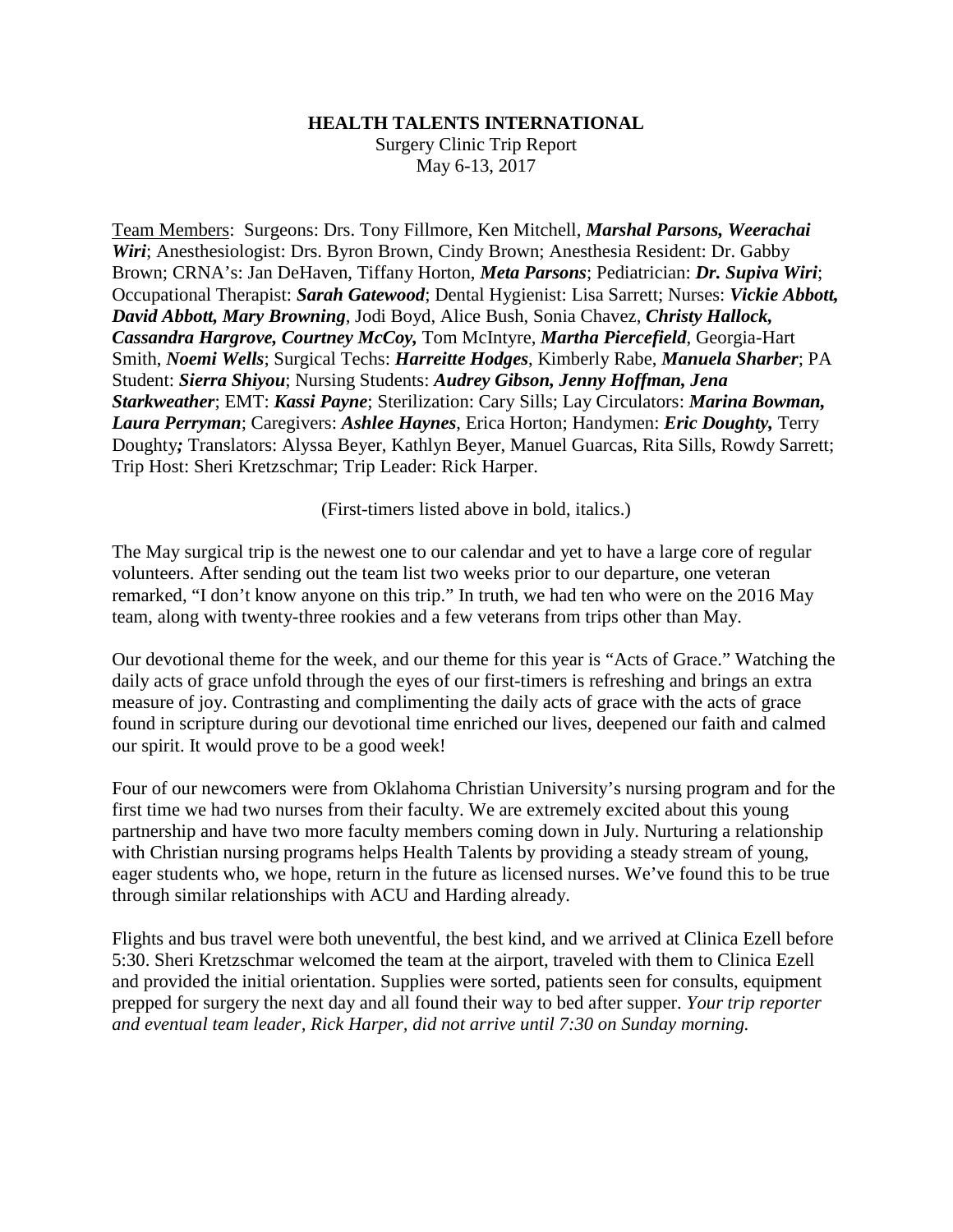Six was the magic number on Sunday, one GYN and five general cases. We want to do as many cases as possible, and our first day was a bit light. However, with half of our team being novices, this was a great way to ease into the week. Time to learn, adjust, tweak a few things and get ready for a busier day on Monday…eighteen cases on tap.

Dr. Supiva Wiri, a recently retired pediatrician, went out with Dr. Walter Sierra for his mobile clinic in Rio Bravo. Dr. Sue, as she asked us to call her, was joined on this trip by her husband, general surgeon, Dr. Weerachai Wiri. Both are originally from Thailand, but practiced in Texas for several decades and now reside in Austin. The two of them, along with Noemi Wells, a delightful young RN originally from Hungary, brought an additional international flavor to our already, international team.

Ada was one of our patients on Monday and she would be with us until we departed on Friday. She was seen by Dr. Mitchell on Sunday and scheduled for surgery, but left that same day after deciding she did not want surgery, then changed her mind once again and returned for surgery. Her indecision was understandable, yet a forbearer of trouble ahead. She needed the surgery, wanted the surgery, yet wanted to have more children…and she could not do both.

Surgeries went well on Monday, though one patient lost a little blood and would need a unit transfused on Wednesday. All in all, a good day for everyone…except Ada.

Tuesday would be an anomaly with only two GYN cases scheduled and since we had what most consider to be the swiftest GYN surgeon in our stable of volunteers on this trip, a bit disappointing. Dr. Mitchell took it in stride, telling of a time he showed up in Malawi to find no patients scheduled. Even our general patient load was a bit soft on Tuesday as we moved down our schedule and began calling patients further down the list to have them make their way to Clinica Ezell.

Sarah Gatewood, an occupational therapist, patiently waited for Tuesday when she would have a chance to go out with Noe Chan, the physical therapy provider on our team. When not busy with Noe, Sarah helped in the recovery room moving patients, doing anything she found to help. She counseled surgical patients on best practices for a speedy recovery, and fit one of our patients with a walker. All the while, Lisa Sarrett, a dental hygienist making her second trip, was plying her craft and providing additional training for our local dental hygienist.

Our light Tuesday and proactive work by Dr. Walter Sierra and nurse, Darling Ayerdis, yielded a busier Wednesday with six GYN and thirteen general cases, our biggest day of the week. Two days into her recovery, Ada was complaining of pain, discomfort and general dissatisfaction.

Here is a summary of conversations with Ada. Where do you hurt? *Everywhere!* You need to get up and walk to expedite healing, don't you want to go home? Replying with no emotion, *no!* What can we do for you? *Nothing.*

During the frustrating time dealing with Ada, a bouncing, giggling, bundle of joy appeared to lighten our mood. Little Petronila, three years old and in need of urgent hernia repair. Her smile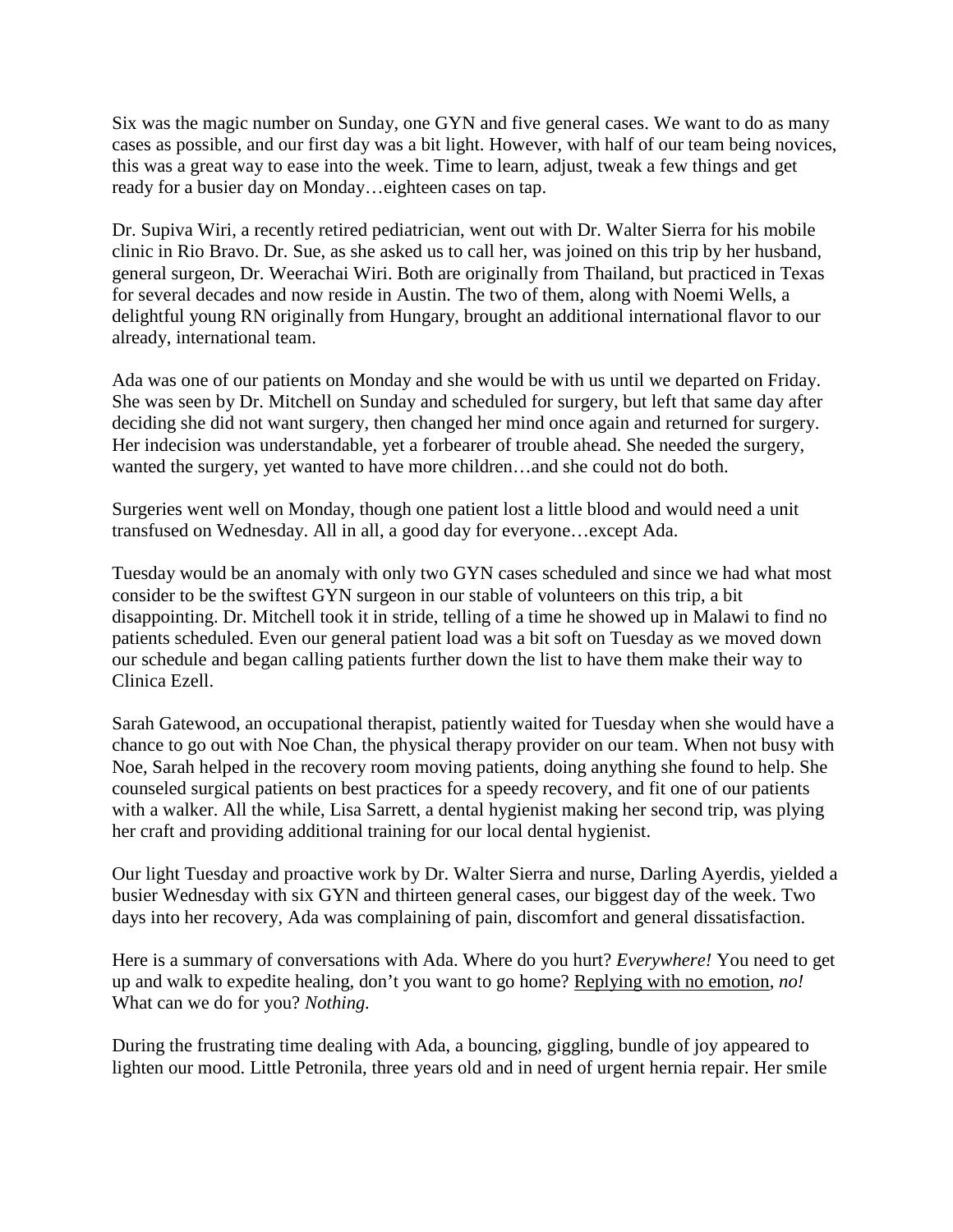and demeanor were not so sweet the first two hours after her surgery on Thursday morning, but she soon returned to her natural cheerful self. (Petronila shown on the next page.)



Maybe Petronila rubbed off on Ada, or maybe it was the loving care and attention shown by our team. Regardless, she began to open up, let us in and share the illness surgery could not cure. This week marked the one year anniversary since her son was murdered in a random act of violence. An anniversary she hoped would be marked with surgery that would provide healing and allow her to have another son, one to replace the one she lost. Misty eyes, melted hearts, tender touches and warm embraces ensued as a crowd assembled to provide comfort and a little more understanding.